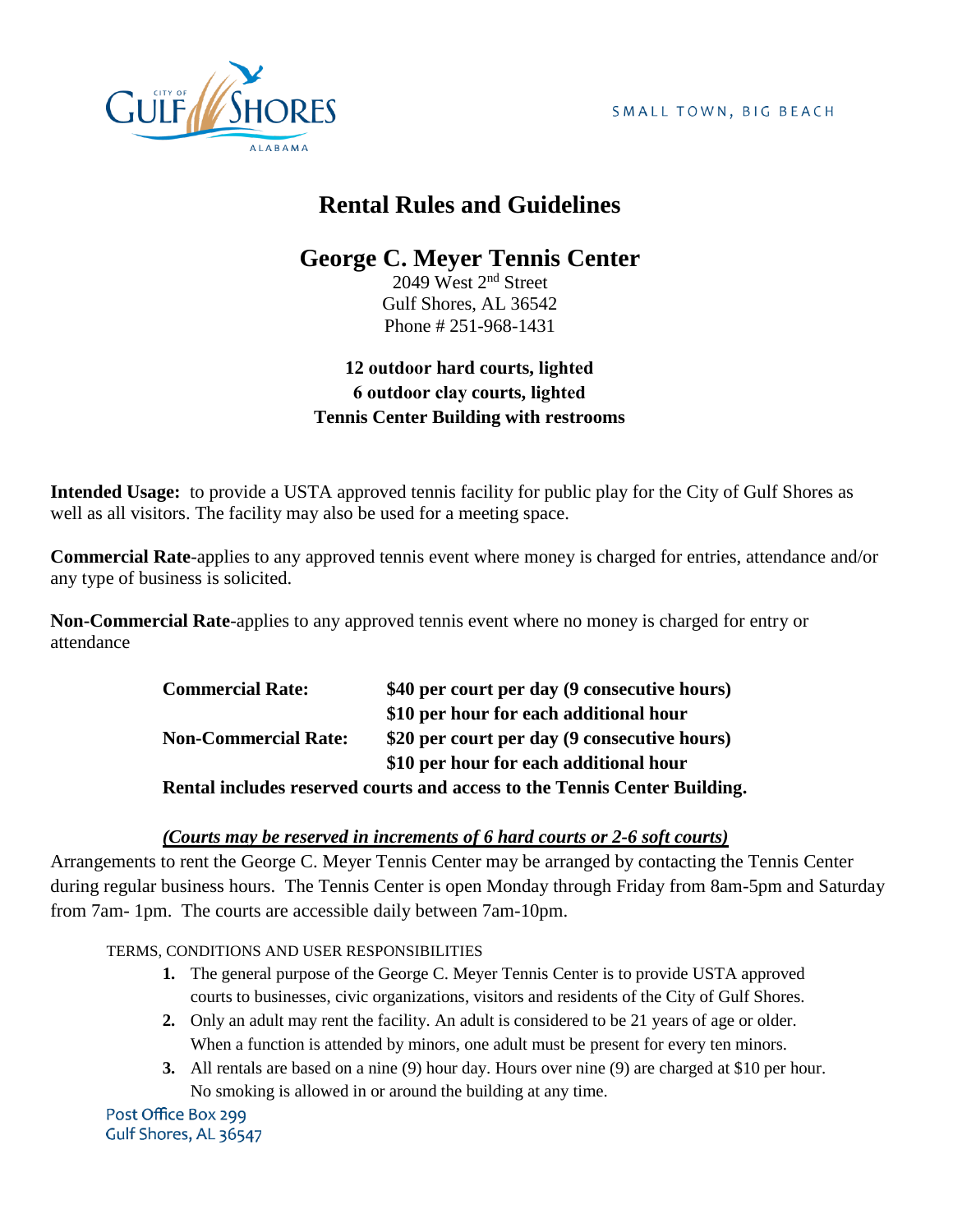- **4.** Alcohol may not be consumed or sold on premises.
- **5.** No frying of food is allowed in the building at any time by order of the Fire Marshal.
- **6.** No inflatable or bouncing structures are allowed inside the building.
- **7.** The user is responsible for set up and tear down. The user will put all single sticks, chairs, tables and coolers in the storeroom after their function. The user is responsible for drying courts in case of rain, towels are not provided. All hard courts will be cleaned prior to each day's play. Soft courts will be groomed and lined at the beginning of each day's play. Any further cleaning/grooming is the responsibility of the user. Water coolers will be filled and placed on all reserved courts at the beginning of each day's play. Further servicing of the coolers is the user's responsibility. Equipment and supplies located in the facility are the property of the City of Gulf Shores. No City property will be loaned or permitted to be removed from the premises under any condition. Unreturned items will be billed to user via invoice from the City of Gulf Shores.
- **8.** Cleaning: All trash/debris is to be placed in trash cans provided.

SPACE AND EQUIPMENT

\*\* All rates include an attendant on duty and a consecutive 9 hour time frame in the facility.

| $6 - 6$ ' tables   | 6 - chairs                                          | 7- igloo coolers with cups(5gal) |
|--------------------|-----------------------------------------------------|----------------------------------|
| 1 - microwave oven | $12$ -single sticks                                 | 1 - ice machine                  |
|                    | $1 - 12$ cup coffee maker 1- household refrigerator |                                  |
| 1-150 quart cooler |                                                     |                                  |

#### CANCELLATION/REFUND POLICY

A. In case of cancellation: 100% of the rental rate will be refunded if the event is cancelled 7 days or more prior to scheduled event; 0% of the rental rate will be refunded if event is cancelled 7 days or less prior to scheduled event.

#### **VENDOR FEES**

Vendors are required to fill out an EVENT / FESTIVAL BUSINESS LICENSE APPLICATION and receive and post the CERTIFICATE OF PERMISSION. A fee of \$100 must be received with the application. Vendors are required to remit taxes (3% of ALL GROSS SALES), BEFORE DEPARTURE FROM THE EVENT. Please make checks payable to the *City of Gulf Shores.*

#### **\*Failure to submit sales tax will result in civil action and removal from vendor participation in future events in the City of Gulf Shores**

#### AGREEMENT

By executing this agreement and paying the appropriate fee, the undersigned Lessee agrees that he/she has read and understands the above information regarding terms and responsibility, agrees to the terms and further that any damage to the George C. Meyer Tennis Center will be the responsibility of the Lessee and paid for by the Lessee.

**SIGNATURE: \_\_\_\_\_\_\_\_\_\_\_\_\_\_\_\_\_\_\_\_\_\_\_\_\_\_\_\_\_\_\_\_\_\_\_\_\_\_\_\_\_\_\_\_\_\_\_\_\_ DATE: \_\_\_\_\_\_\_\_\_\_\_\_\_\_**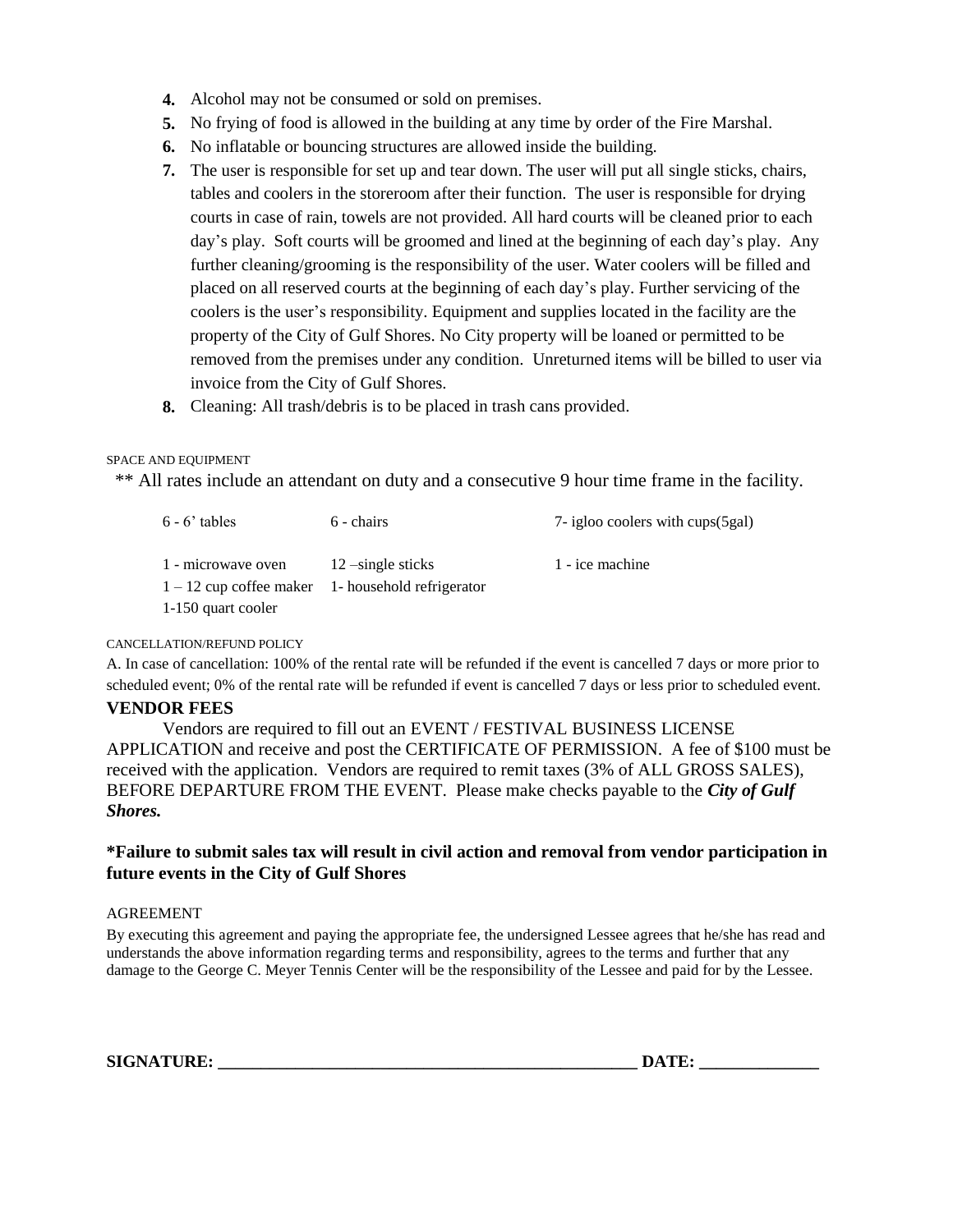

## **City of Gulf Shores Facility Rental Agreement**

All information must be entered by responsible party and all fees/deposits paid to confirm reservation of City of Gulf Shores Facilities with the City of Gulf Shores Recreation and Cultural Affairs Department. **Photo identification is required when booking any City of Gulf Shores facility, regardless of residency.** 

#### **Rental Information**

I, \_\_\_\_\_\_\_\_\_\_\_\_\_\_\_\_\_\_\_\_, a representative of \_\_\_\_\_\_\_\_\_\_\_\_\_\_\_\_\_\_\_\_, have received and read a copy of the City of Gulf Shores Terms and Conditions and User Responsibilities and agree to adhere to all requirements/restrictions therein. Failure to comply may warrant immediate cancellation of the event and possible denial of future reservations as well as forfeiture of damage deposit.

| Signature                                                   | Date                                                         |
|-------------------------------------------------------------|--------------------------------------------------------------|
|                                                             |                                                              |
| Organization Name                                           |                                                              |
| <b>Contact Person</b>                                       |                                                              |
|                                                             |                                                              |
| Best Phone                                                  |                                                              |
| Other Phone                                                 |                                                              |
|                                                             |                                                              |
| Date(s) of Rental                                           |                                                              |
| the control of the control of the control of the control of | Hours of Rental ___________ to _________                     |
|                                                             | $\frac{1}{1}$ to $\frac{1}{1}$                               |
|                                                             | $\frac{1}{\sqrt{1-\frac{1}{2}}}\left\{ \frac{1}{2} \right\}$ |
|                                                             |                                                              |
|                                                             |                                                              |
| Anticipated Number of attendees                             |                                                              |